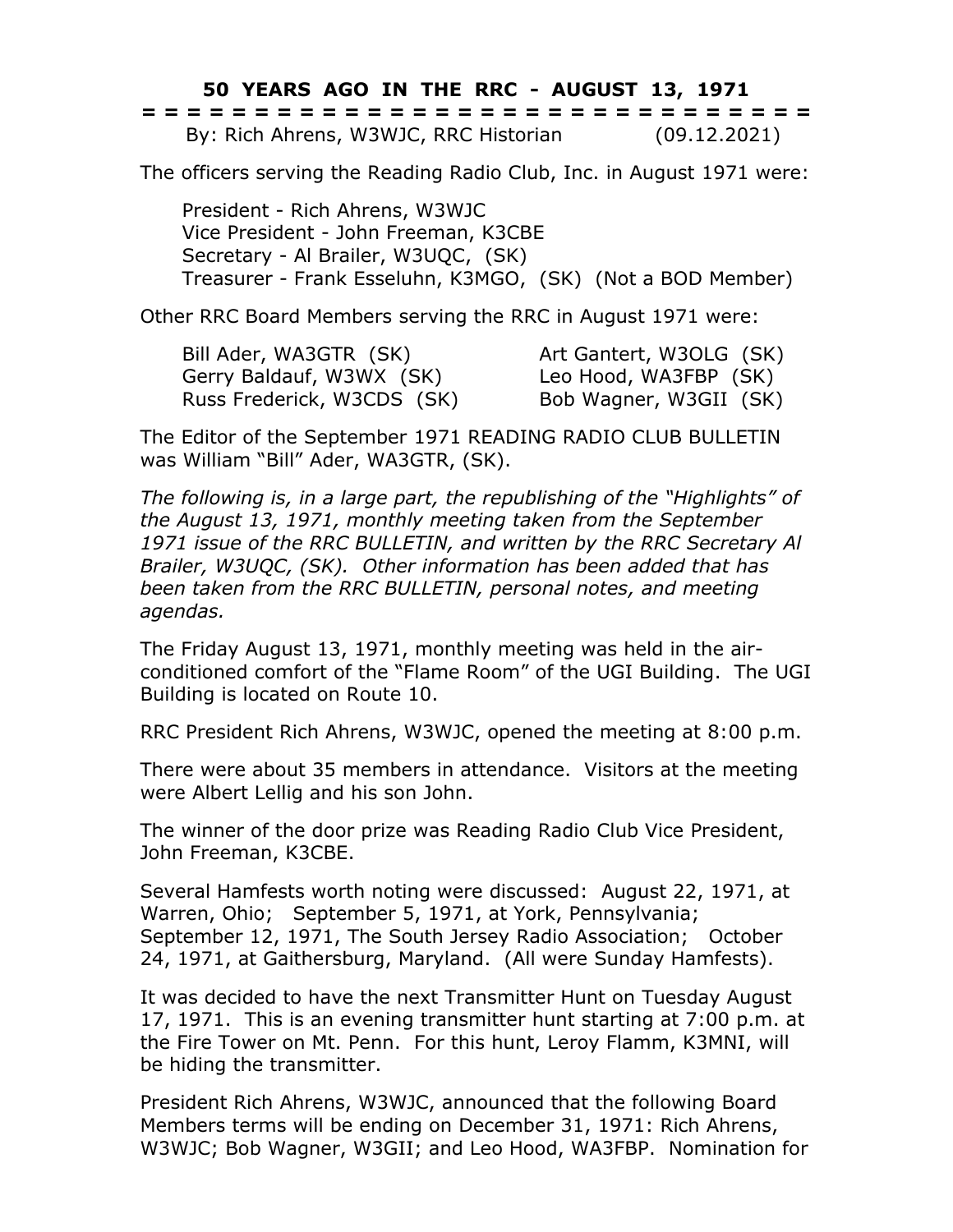candidates for the RRC BOD will be taken at the November 12, 1971, monthly meeting. The election of Board members will take place at the Annual Membership Meeting on December 10, 1971.

Rich, W3WJC, told the group that the RRC 6 Meter FM Repeater was recently hit by lighting. The antenna at the 52.690 MHz transmitter site, at the Atlantic Pipeline facility, on Deer Path Hill, took a lighting strike. (The ground plane antennas used on the 6 Meter Repeater are DC grounded, using a U-shaped hair pin loop vertical element).

The repeater was off the air for about two weeks while repairs were being made by the members of the Reading Radio Club Repeater Technical Committee.

The strike got into the 110 Volt a.c. line and took out some solid-state diodes as well as a transformer in a cathode follower circuit. Many thanks to Rian Robison, W3EMW, for leading the repair effort.

The RRC 6 Meter FM repeater has an input frequency of 52.575 MHz, located on Mt. Penn, and an output frequency of 52.690 MHz, on the Deer Path Hill.

The RRC Repeater output frequency was recently changed by the Frequency Coordinators from 52.640 MHz to 52.690 MHz. A group in Philadelphia is using 52.640 MHz as the output frequency for their repeater. This requires the purchase of new crystals by the users of the Reading Radio Club 6 Meter Repeater.

The 1971 RRC Repeater Technical Committee consists of Chairperson Rich Ahrens, W3WJC, and the following members, Rian Robison, W3EMW; Duane Redline, W3UQH; and Bob Plummer, W3ETJ / W3RP.

The Friday October 8, 1971, monthly meeting of the RRC will be a dinner meeting to be held at the Lincoln Restaurant, north of Reading, on the Bernville Road. Cocktails at 7:00 p.m. and dinner at 7:30 p.m. This is a select your own, pay your own affair and your XYL or YL are cordially invited. The Lincoln Restaurant is permitting the multi choice of meals to familiarize the RRC members with the restaurant and their menu. However, if we continue to have dinner meetings at the Lincoln Restaurant, they will require that we choose a banquet family style menu. This means one choice of meat with all the vegetables served family style.

RRC President Rich, W3WJC, mentioned that Pennsylvania Governor Milton J. Sharp has designated September 13 through Saturday 18, 1971, as Amateur Radio Week in Pennsylvania, and urges fellow citizens to give proper recognition to, and help stimulate interest in, this important field of communications.

It was announced that the Reading Chapter 31 of the Quarter Century Wireless Association (QCWA) will hold a dinner affair on Tuesday